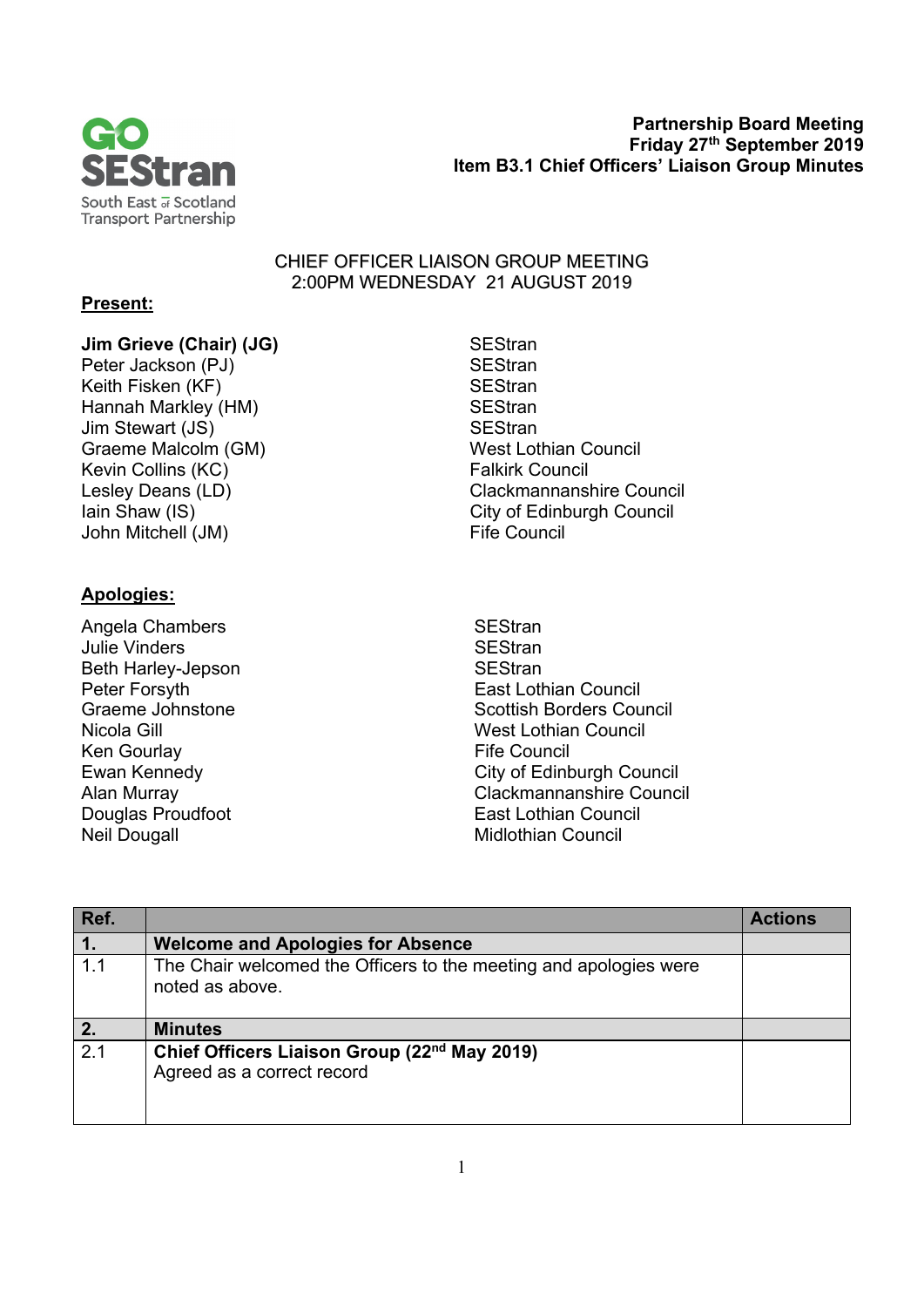| 3.               | <b>Financial reports</b>                                                                                                                                                                                                                                                                                                                                                                                                                                                                                                                                                                                                                                                                                                                                                                                                                                                                                                                                                                                                                                                                                                                                                                                                                                                                                                                                                                                                                                                                                                                                                                                                                                                                                                                                                                                                                                                                                                                                                                                                                                                                                              |           |
|------------------|-----------------------------------------------------------------------------------------------------------------------------------------------------------------------------------------------------------------------------------------------------------------------------------------------------------------------------------------------------------------------------------------------------------------------------------------------------------------------------------------------------------------------------------------------------------------------------------------------------------------------------------------------------------------------------------------------------------------------------------------------------------------------------------------------------------------------------------------------------------------------------------------------------------------------------------------------------------------------------------------------------------------------------------------------------------------------------------------------------------------------------------------------------------------------------------------------------------------------------------------------------------------------------------------------------------------------------------------------------------------------------------------------------------------------------------------------------------------------------------------------------------------------------------------------------------------------------------------------------------------------------------------------------------------------------------------------------------------------------------------------------------------------------------------------------------------------------------------------------------------------------------------------------------------------------------------------------------------------------------------------------------------------------------------------------------------------------------------------------------------------|-----------|
| $\overline{3}.1$ | IS advised that the next board paper will consist of 3 financial reports;<br>the external auditors report, audited accounts 18/19 and the financial<br>performance report for this current year.                                                                                                                                                                                                                                                                                                                                                                                                                                                                                                                                                                                                                                                                                                                                                                                                                                                                                                                                                                                                                                                                                                                                                                                                                                                                                                                                                                                                                                                                                                                                                                                                                                                                                                                                                                                                                                                                                                                      |           |
|                  | The audited accounts 18/19 report will highlight the underspend of<br>£32,000 and will show how it can be carried forward to the next financial<br>year.                                                                                                                                                                                                                                                                                                                                                                                                                                                                                                                                                                                                                                                                                                                                                                                                                                                                                                                                                                                                                                                                                                                                                                                                                                                                                                                                                                                                                                                                                                                                                                                                                                                                                                                                                                                                                                                                                                                                                              |           |
| 4.               |                                                                                                                                                                                                                                                                                                                                                                                                                                                                                                                                                                                                                                                                                                                                                                                                                                                                                                                                                                                                                                                                                                                                                                                                                                                                                                                                                                                                                                                                                                                                                                                                                                                                                                                                                                                                                                                                                                                                                                                                                                                                                                                       |           |
| 4.1              | <b>Projects Update</b><br>KF presented a brief breakdown of some of SEStran's project outputs.<br>The project update was requested by the board to see how it is linked to<br>the Business plan.<br>A promotional campaign developed for GO e-Bike launched at<br>the TRANSCEND festival in June. Do the Ride Thing encourages<br>responsible use of bicycles in all settings and promotes the<br>benefits that e-bikes can bring. This also include combining cycle<br>training to employability pool (open to new employers).<br>The comms strategy for Bikeability Scotland will be launched in<br>September and will be included in the project report for the board.<br>LD asked if pictures of the final ReCYCLEd Signs could be<br>shared. KF agreed to circulate.<br>Real time passenger information (RTPI) in Galashiels is stable<br>$\bullet$<br>and SEStran is going to fund the cost in Fife. KF mentioned to<br>members if there are anymore key sites who have problems with<br>travel line information then to let him know. However, the budget<br>is limited. Hopefully more sites can be managed within budget.<br>JG stated that if we deal with sites already mentioned, then most<br>sites will get back to RTPI.<br>KF stated that the Journey Planner for The Thistle Assistant<br>Programme is funded by Scottish enterprise and phase 1 is due<br>to be completed in October 2019. This will then be shared at the<br>next equality & access to healthcare forum which can be<br>discussed in more depth.<br>SEStran will be working with Scottish Enterprise to explore phase<br>2 funding to continue the project.<br>KF also noted that there is a piece of UK legislation highlighted in<br>$\bullet$<br>2018 which requires all public sector websites to be enabled &<br>accessible for all this year. KF asked to pass onto colleagues and<br>local authorities.<br>KF announced that SEStran will be employing an intern through<br>$\bullet$<br>Inclusion Scotland to work with the Thistle Assistance. Due to<br>start in October and KF is happy to share more information about | <b>KF</b> |
|                  | this opportunity.                                                                                                                                                                                                                                                                                                                                                                                                                                                                                                                                                                                                                                                                                                                                                                                                                                                                                                                                                                                                                                                                                                                                                                                                                                                                                                                                                                                                                                                                                                                                                                                                                                                                                                                                                                                                                                                                                                                                                                                                                                                                                                     |           |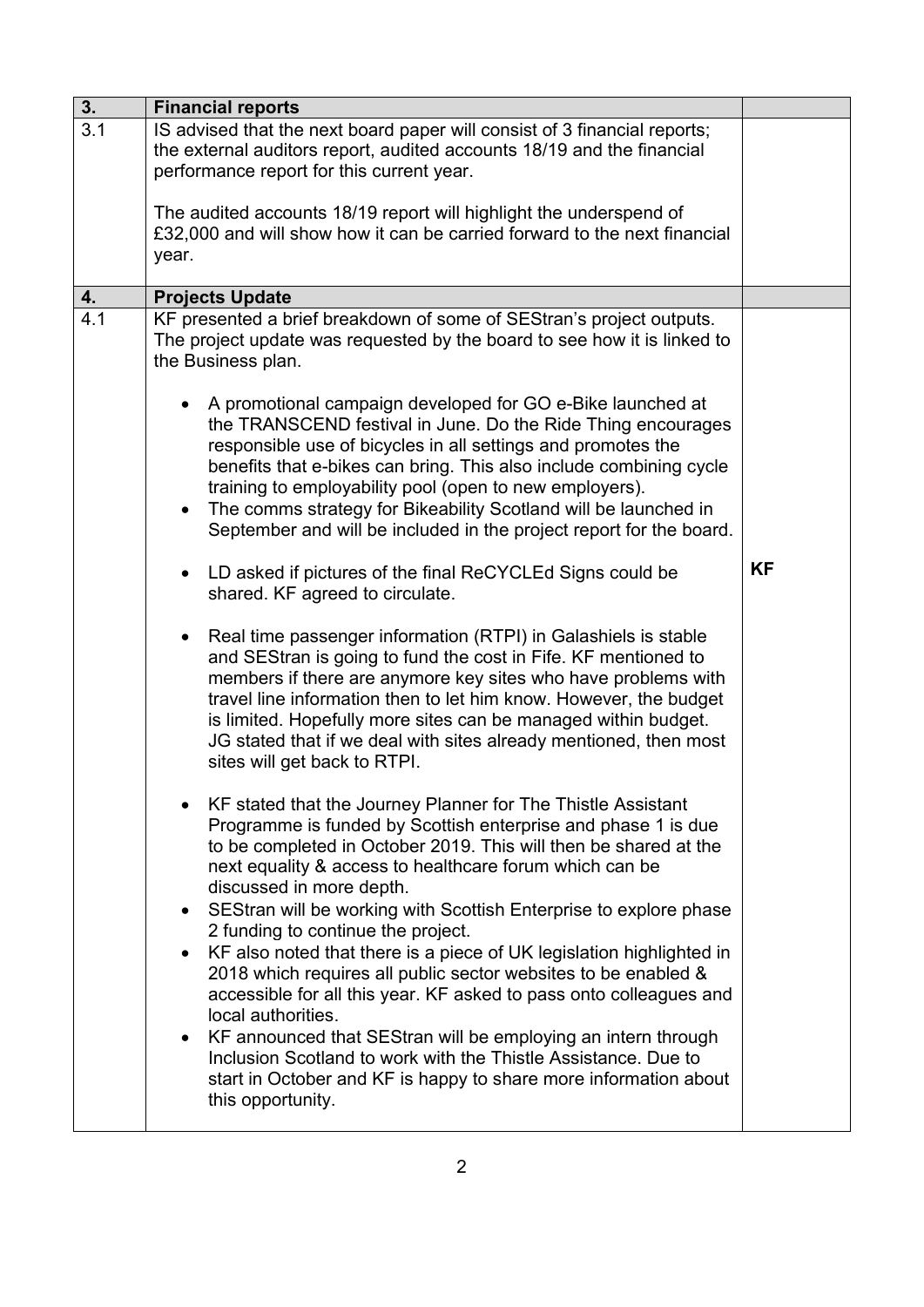|                  | • Feedback has been received from Transport Scotland (TS) about<br>the initial case for change for the Newburgh Train Station. The<br>report will be updated to align with TS requirements.<br>The community group is happy to proceed with Fife Council and<br>$\bullet$<br>SEStran support, and TS will continue to fund.<br>KF stated that SEStran are looking for partners from Local<br>Authorities to work jointly to deliver mobi-hubs in the SEStran<br>region. If interested partners should speak to JS or JV.<br>• KF also presented to officers the new EU 'CONNECT' project.<br>This will kick off in October and involves best practice in port<br>areas. SEStran are leading on a work package involving<br>communicating and marketing. |              |
|------------------|---------------------------------------------------------------------------------------------------------------------------------------------------------------------------------------------------------------------------------------------------------------------------------------------------------------------------------------------------------------------------------------------------------------------------------------------------------------------------------------------------------------------------------------------------------------------------------------------------------------------------------------------------------------------------------------------------------------------------------------------------------|--------------|
|                  | The final update KF mentioned is a reminder of the up and<br>coming forum meetings. JM asked if it would be possible for the<br>Freight and Logistics forum to be brought forward? JG stated he<br>would be happy to discuss if we can move it to the end of<br>October?                                                                                                                                                                                                                                                                                                                                                                                                                                                                                | <b>JG/KF</b> |
| 5.               | <b>Draft Annual Report</b>                                                                                                                                                                                                                                                                                                                                                                                                                                                                                                                                                                                                                                                                                                                              |              |
|                  | KF mentioned that SEStran will be presenting a draft Annual Report at<br>the next P&A and Partnership Board meeting and happy to circulate for<br>any additional comments. The report will be published by the end of the<br>year.                                                                                                                                                                                                                                                                                                                                                                                                                                                                                                                      |              |
| 6.               | <b>ECMA</b>                                                                                                                                                                                                                                                                                                                                                                                                                                                                                                                                                                                                                                                                                                                                             |              |
|                  | JG presented a brief update about the recent ECMA meeting, attended<br>by Councillor Gordon Edgar and Jim Grieve. KF will be attending the<br>next meeting in September.                                                                                                                                                                                                                                                                                                                                                                                                                                                                                                                                                                                |              |
| $\overline{7}$ . | <b>Regional Working Groups</b>                                                                                                                                                                                                                                                                                                                                                                                                                                                                                                                                                                                                                                                                                                                          |              |
|                  | JS highlighted the next Regional Transport working group in September<br>and stated there has been no feedback from consultants about the<br>workshop yet. JS also made the chief officers aware that JG will now be<br>chairing the Regional Transport working group for ESES.                                                                                                                                                                                                                                                                                                                                                                                                                                                                         |              |
| 8.               | <b>Electric Vehicle Strategy</b>                                                                                                                                                                                                                                                                                                                                                                                                                                                                                                                                                                                                                                                                                                                        |              |
|                  | JS mentioned that he had received HITRANS and draft TACTRAN EV<br>documentation. Establishing a baseline is key, therefore external<br>consultancy support is needed. The effectiveness and usefulness of<br>their PTO approach was discussed. LD mentioned that there needs to<br>be a regional strategy that is suitable for all and delivers guidance. JM<br>mentioned he is happy to share Fifes version of the EV strategy.                                                                                                                                                                                                                                                                                                                        |              |
| 9.               | <b>Edinburgh Low Emission Zone</b>                                                                                                                                                                                                                                                                                                                                                                                                                                                                                                                                                                                                                                                                                                                      |              |
|                  | JS stated that the next LEZ meeting is at the end of August and would<br>appreciate any input about any agenda items. JS will then put together a                                                                                                                                                                                                                                                                                                                                                                                                                                                                                                                                                                                                       | <b>JS</b>    |